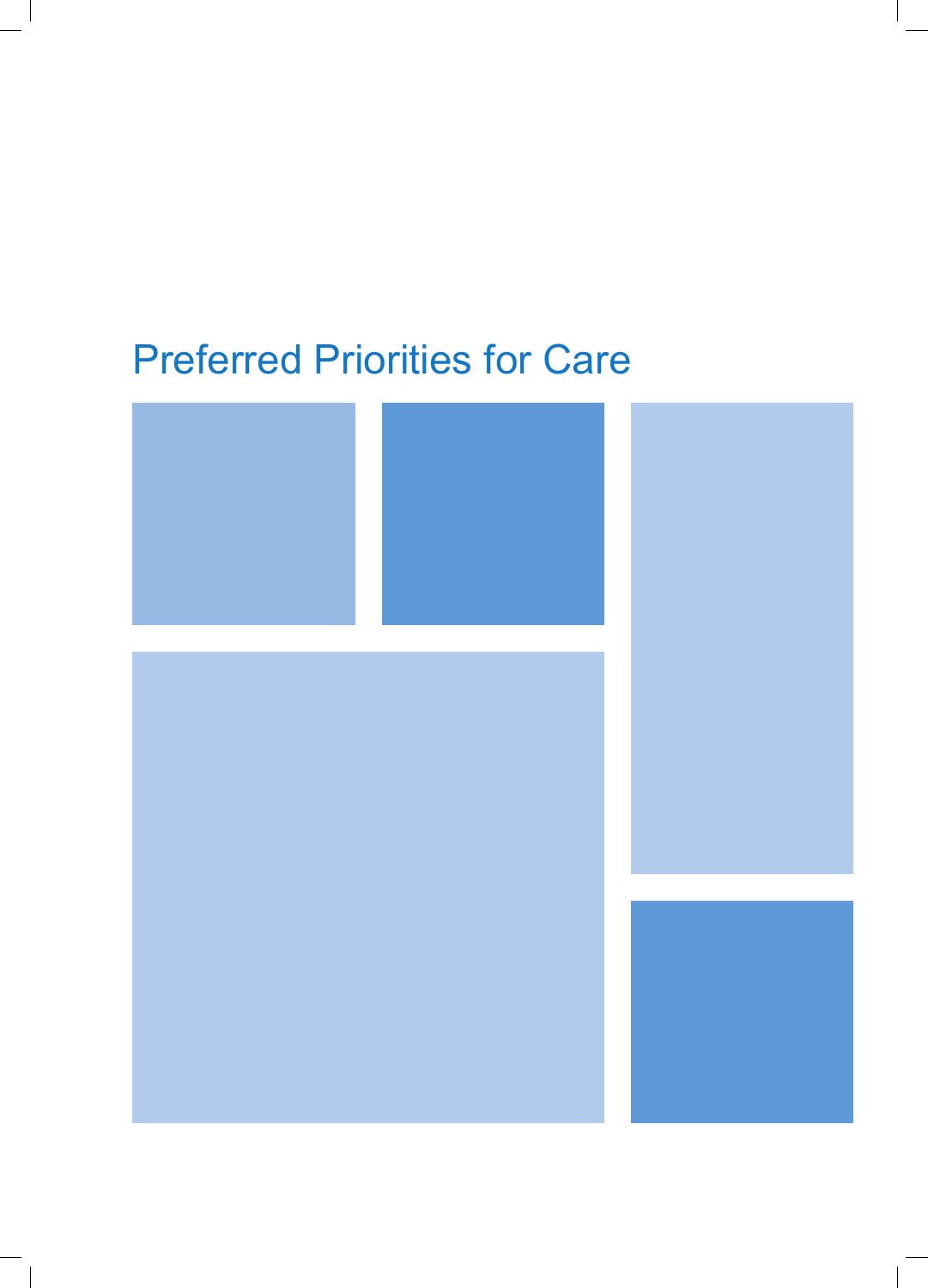# Preferred Priorities for Care

### **What is this document for?**

The Preferred Priorities for Care (also known as PPC) can help you prepare for the future. It gives you an opportunity to think about, talk about and write down your preferences and priorities for care at the end of your life. You do not need to do this unless you want to.

The PPC can help you and your carers (your family, friends and professionals) to understand what is important to you when planning your care. If a time comes when, for whatever reason, you are unable to make a decision for yourself, anyone who has to make decisions about your care on your behalf will have to take into account anything you have written in your PPC.

Sometimes people wish to refuse specific medical treatments in advance. The PPC is not meant to be used for such legally binding refusals. If you decide that you want to refuse any medical treatments, it would be advisable to discuss this with your doctors.

Remember that your views may change over time. You can change what you have written whenever you wish to, and it would be advisable to review your PPC regularly to make sure that it still reflects what you want.

### **Should I talk to other people about my PPC?**

You may find it helpful to talk about your future care with your family and friends, although sometimes this can be difficult because it might be emotional or people might not agree. It can also be useful to talk about any particular needs your family or friends may have if they are going to be involved in caring for you. Your professional carers (like your doctor, nurse or social worker) can help and support you and your family with this.

When you have completed your PPC you are encouraged to keep it with you and share it with anyone involved in your care. Unless people know what is important to you, they will not be able to take your wishes into account.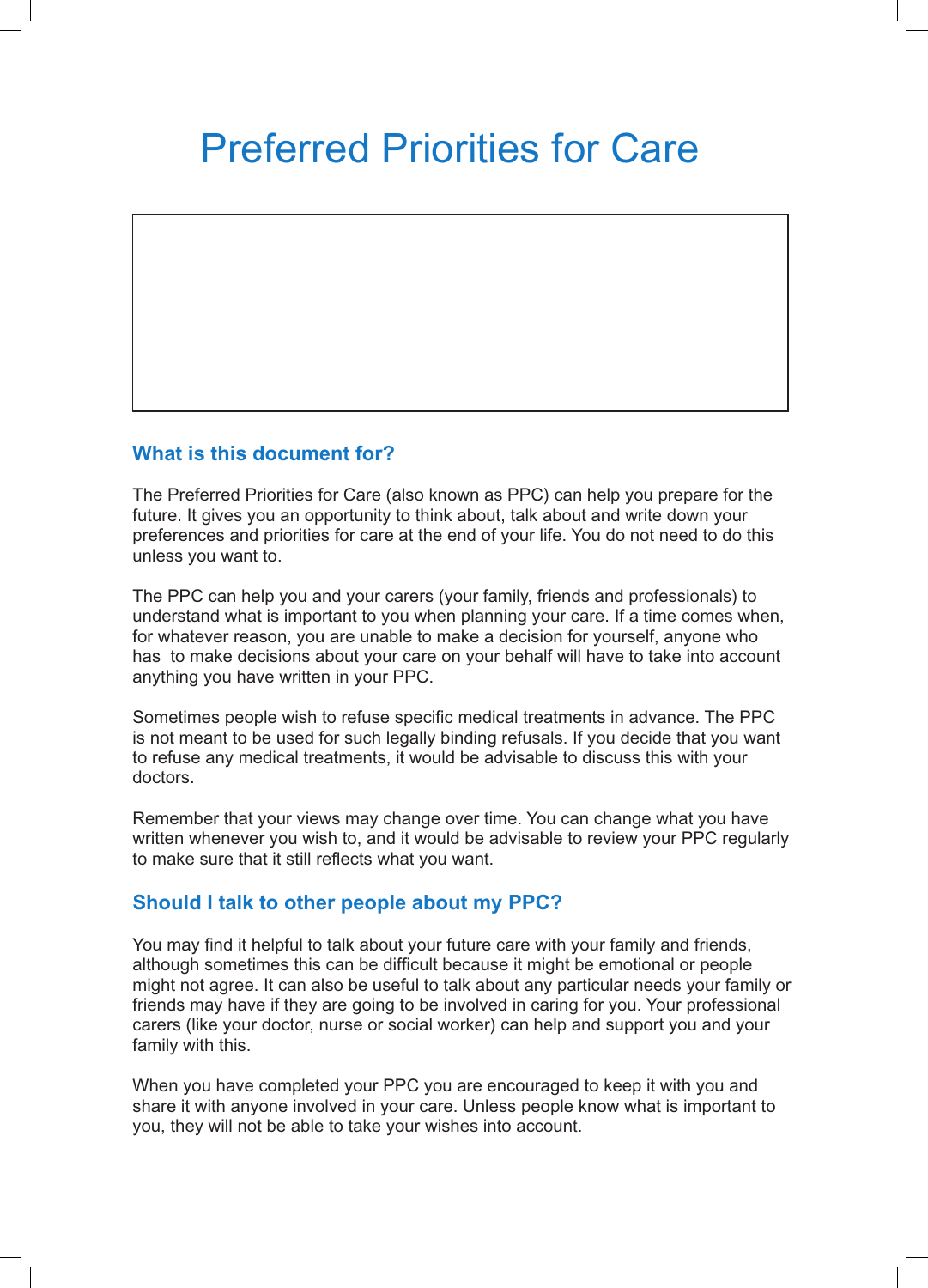### **Will my preferences and priorities be met?**

What you have written in your PPC will always be taken into account when planning your care. However, sometimes things can change unexpectedly (like carers becoming over-tired or ill), or resources may not be available to meet a particular need.

### **What should I include in my PPC?**

You should include anything that is important to you or that you are worried about. It is a good idea to think about your beliefs and values, what you would and would not like, and where you would like to be cared for at the end of your life.

### **People who should be asked about your care if you are not able to make a decision for yourself**

You may have formally appointed somebody to make decisions on your behalf, using a Lasting Power of Attorney, in case you ever become unable to make a decision for yourself. If you have registered a Lasting Power of Attorney please provide their contact details below.

| Name:                |  |
|----------------------|--|
| Address:             |  |
|                      |  |
|                      |  |
| Telephone number:    |  |
| Relationship to you: |  |
|                      |  |
|                      |  |

Even if you have not registered a Lasting Power of Attorney, is there anybody you would like to be consulted about your care in the event that you are unable to make decisions for yourself? If so, please provide their contact details below.

| Name:                |  |
|----------------------|--|
| Address:             |  |
|                      |  |
| Telephone number:    |  |
| Relationship to you: |  |
|                      |  |
|                      |  |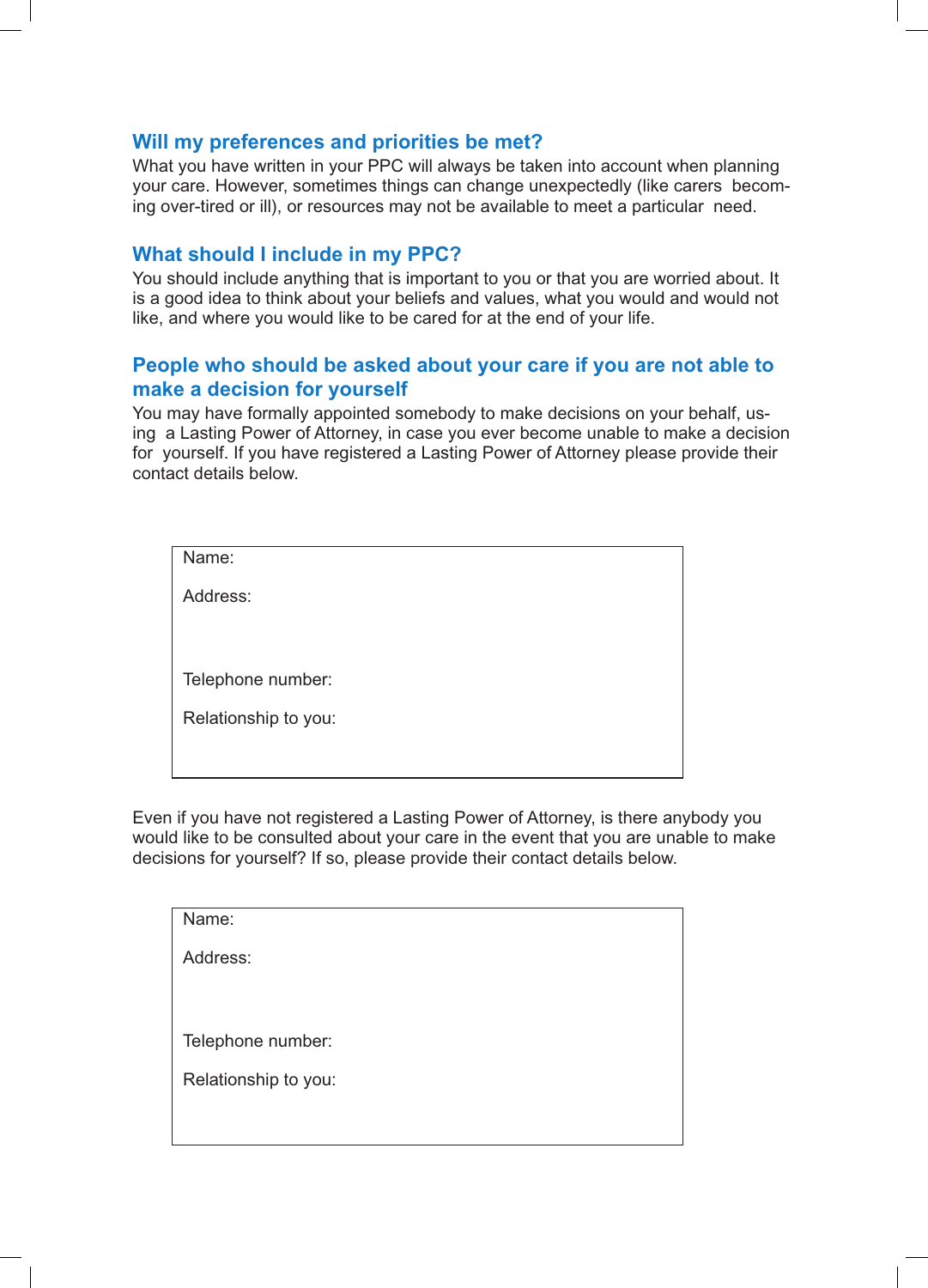# Your preferences and priorities

**In relation to your health, what has been happening to you?** 

**What are your preferences and priorities for your future care?**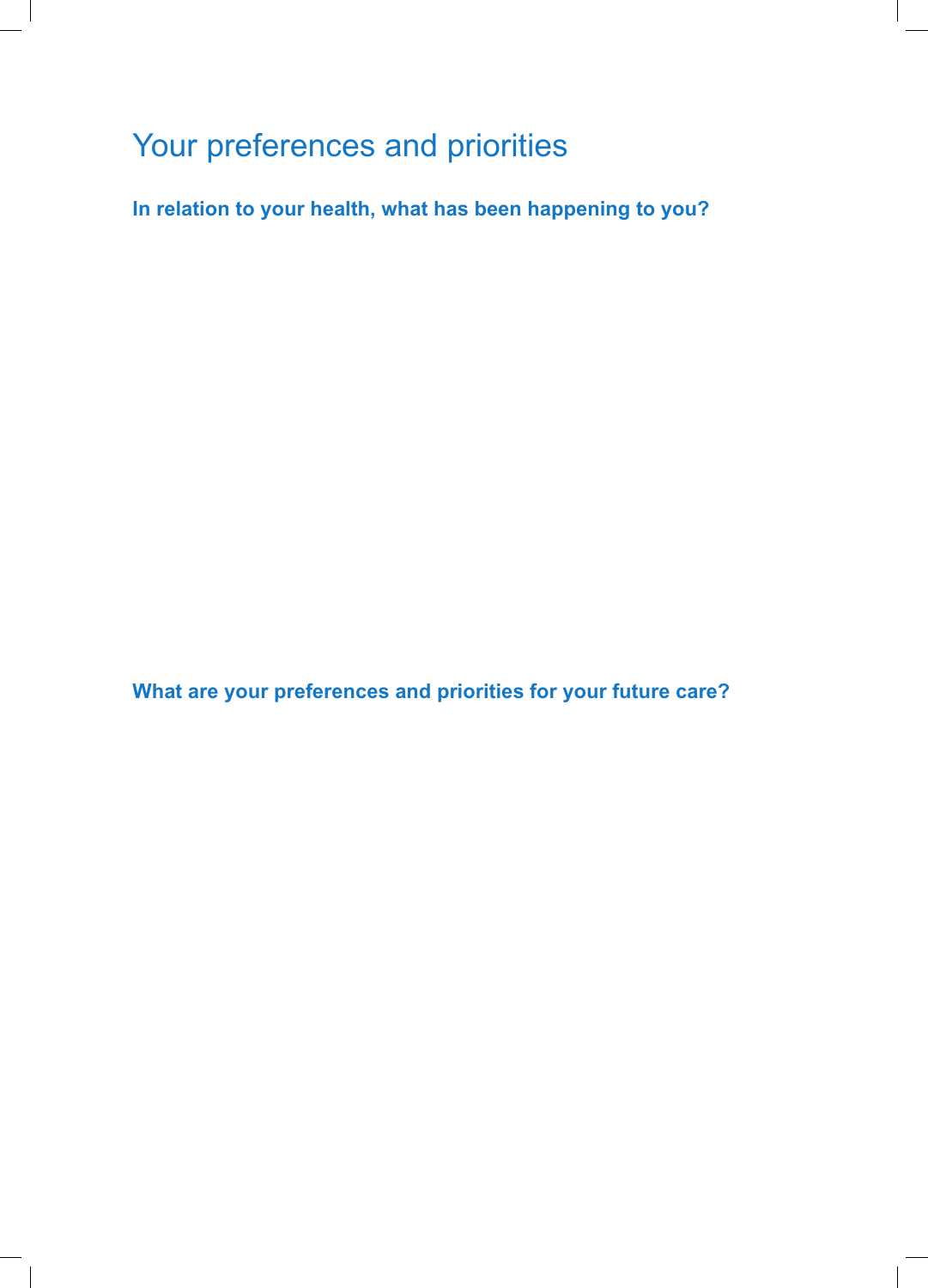## **Where would you like to be cared for in the future?**

**Signature Date Date** 

**Please record any changes to your preferences and priorities here**  (Please sign and date any changes)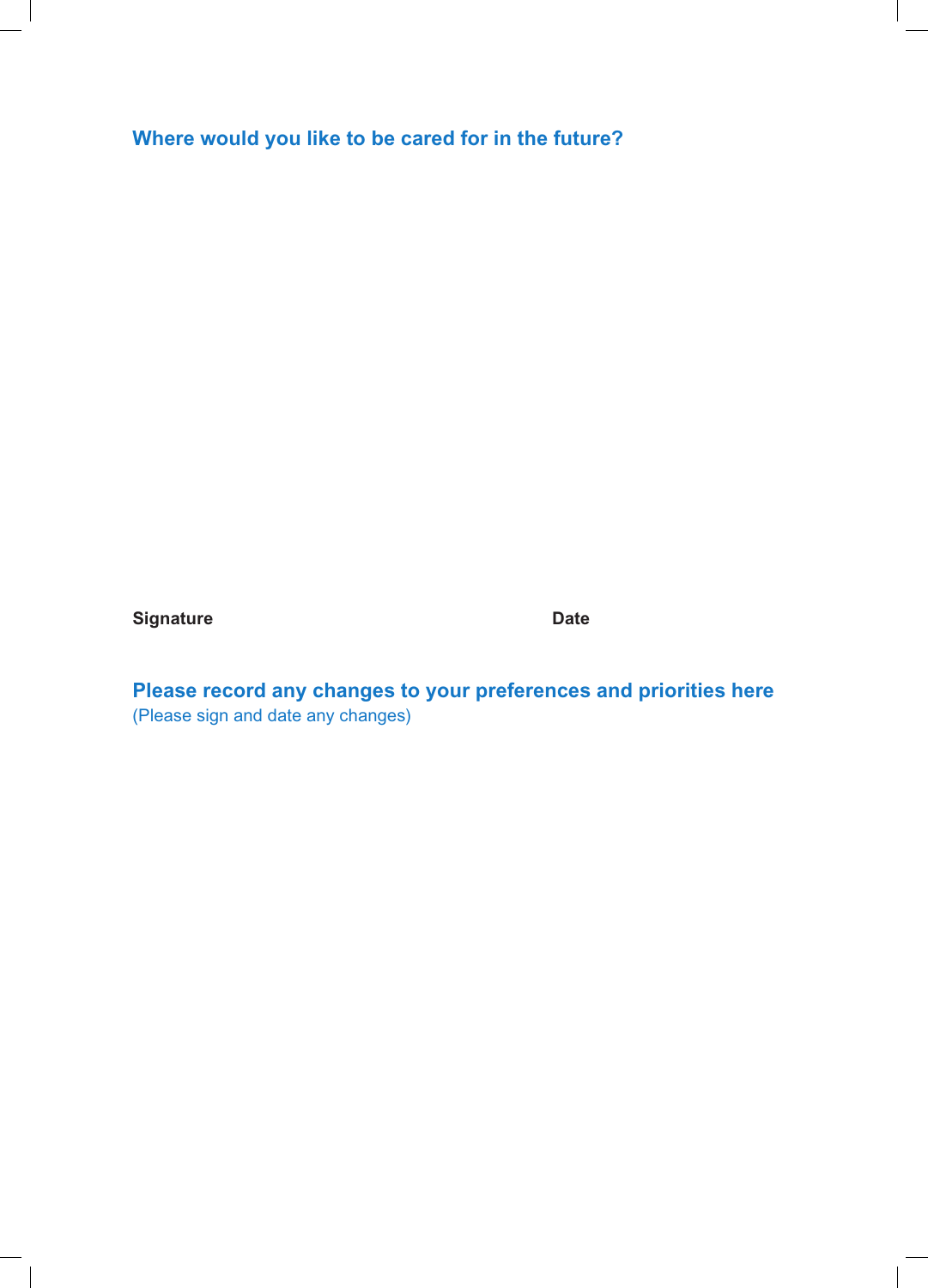### **Further information**

You can use this page to make a note of any further information you need or questions you might want to ask your professional carers (like your doctor, nurse or social worker).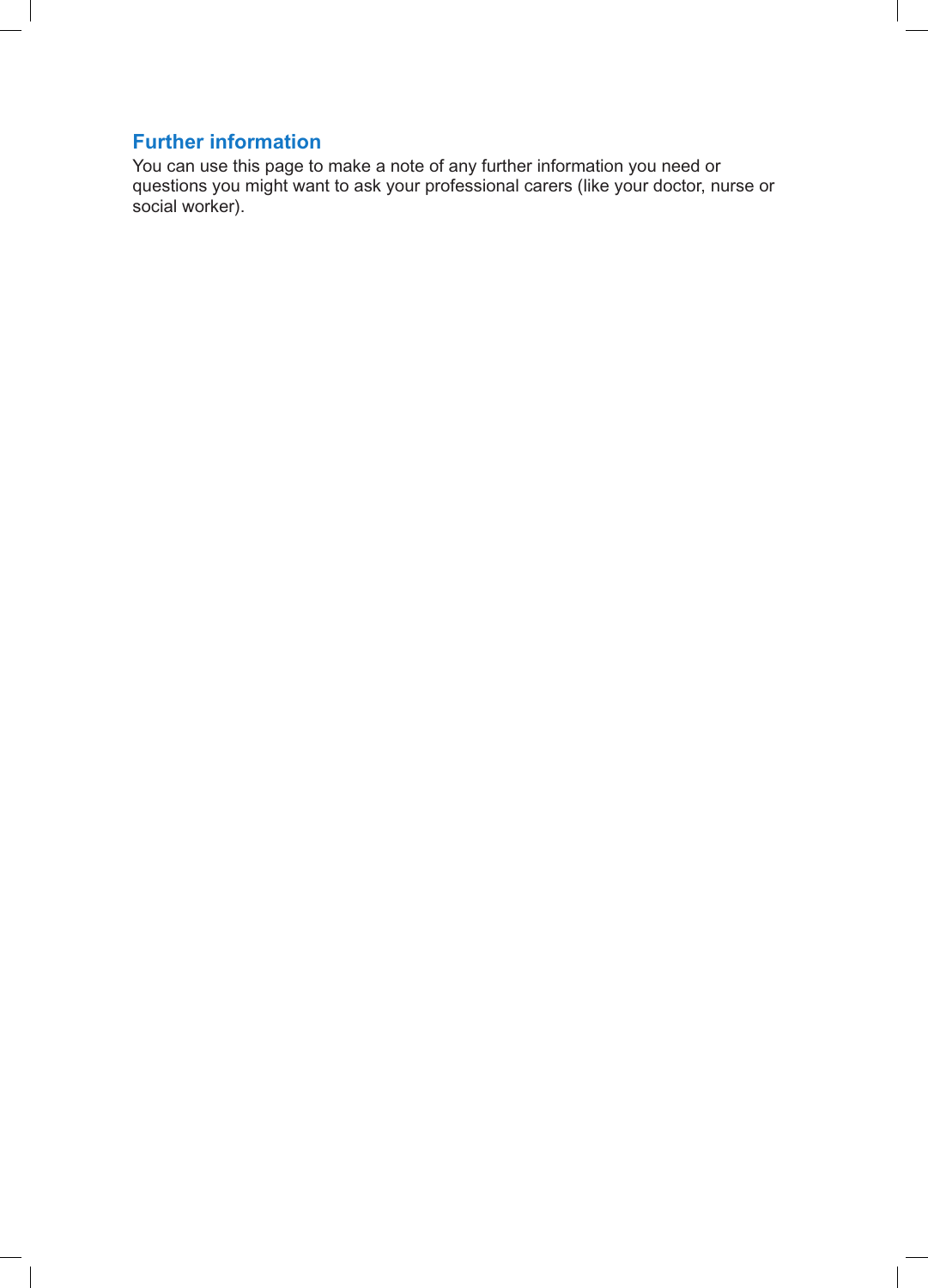## **Contact details**

You can use this page to record contact details of anyone who is involved in your care.

| Name                                | Relationship to you              | Contact number              |
|-------------------------------------|----------------------------------|-----------------------------|
|                                     |                                  |                             |
|                                     |                                  | --------------------------  |
|                                     | -------------------------------  | --------------------------  |
| ----------------------------------- | -------------------------------- | --------------------------  |
|                                     | -------------------------------- | --------------------------- |
|                                     |                                  | --------------------------  |
|                                     | -------------------------------  | --------------------------  |
|                                     |                                  | --------------------------  |
|                                     |                                  |                             |
|                                     | ------------------------------   | --------------------------  |